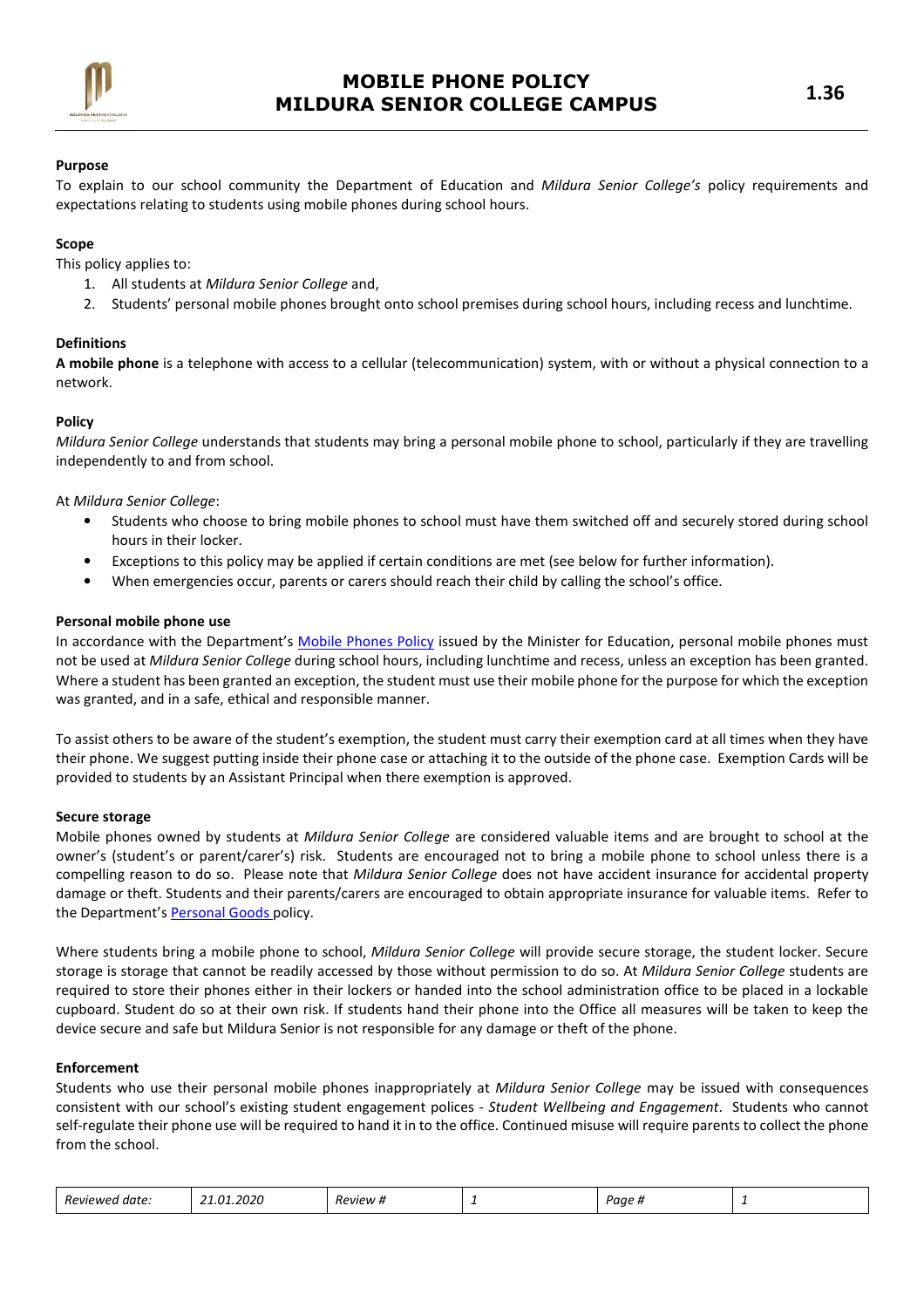

At Mildura Senior College inappropriate use of mobile phones is any use during school hours, unless an exception has been granted, and particularly use of a mobile phone:

- in any way that disrupts the learning of others
- to send inappropriate, harassing or threatening messages or phone calls
- to engage in inappropriate social media use including cyber bullying
- to capture video or images of people, including students, teachers and members of the school community without their permission
- to capture video or images in the school toilets, changing rooms, swimming pools and gyms
- during exams and assessments
- •

## Exceptions

Exceptions to the policy:

- may be applied during school hours if certain conditions are met, specifically:
	- o Health and wellbeing-related exceptions; and
	- o Exceptions related to managing risk when students are offsite,
	- o Where a student may be a carer for parents or younger siblings.
- can be granted by the principal, or by the teacher for that class, in accordance with the Department's Mobile Phones Policy.

The three categories of exemptions allowed under the Department's Mobile Phones Policy are:

[

•

## 1. Learning-related exceptions

| <b>Specific exception</b>                                                                                                       | <b>Documentation</b>                                |
|---------------------------------------------------------------------------------------------------------------------------------|-----------------------------------------------------|
| For specific learning activities (class-based exception)                                                                        | Unit of work, learning sequence                     |
| For students for whom a reasonable adjustment to a learning<br>program is needed because of a disability or learning difficulty | Individual Learning Plan, Individual Education Plan |

#### 2. Health and wellbeing-related exceptions

| <b>Specific exception</b>            | <b>Documentation</b>        |
|--------------------------------------|-----------------------------|
| Students with a health condition     | Student Health Support Plan |
| <b>Students who are Young Carers</b> | A localised student record  |

#### 3. Exceptions related to managing risk when students are offsite

| <b>Specific exception</b>                                                                      | <b>Documentation</b>                   |
|------------------------------------------------------------------------------------------------|----------------------------------------|
| <b>Travelling to and from excursions</b>                                                       | Risk assessment planning documentation |
| <b>Students on excursions and camps</b>                                                        | Risk assessment planning documentation |
| When students are offsite (not on school grounds) and<br>unsupervised with parental permission | Risk assessment planning documentation |
| Students with a dual enrolment or who need to undertake<br>intercampus travel                  | Risk assessment planning documentation |

Where an exception is granted, the student can only use the mobile phone for the purpose for which it was granted and must carry their allocated exemption card with them at all times to show others of their exemption.

Students and parents should apply for an exemption using the Mobile Phone Exemption Application Form. The exception form can be found at the College Office, completed as a part of Medical Plan meetings or as Appendix 1 on the electronic copy of this policy on our Website.

| - | Reviewed date: | 21.01.2020 | <i><b>Review #</b></i> |  | Paae , |  |
|---|----------------|------------|------------------------|--|--------|--|
|---|----------------|------------|------------------------|--|--------|--|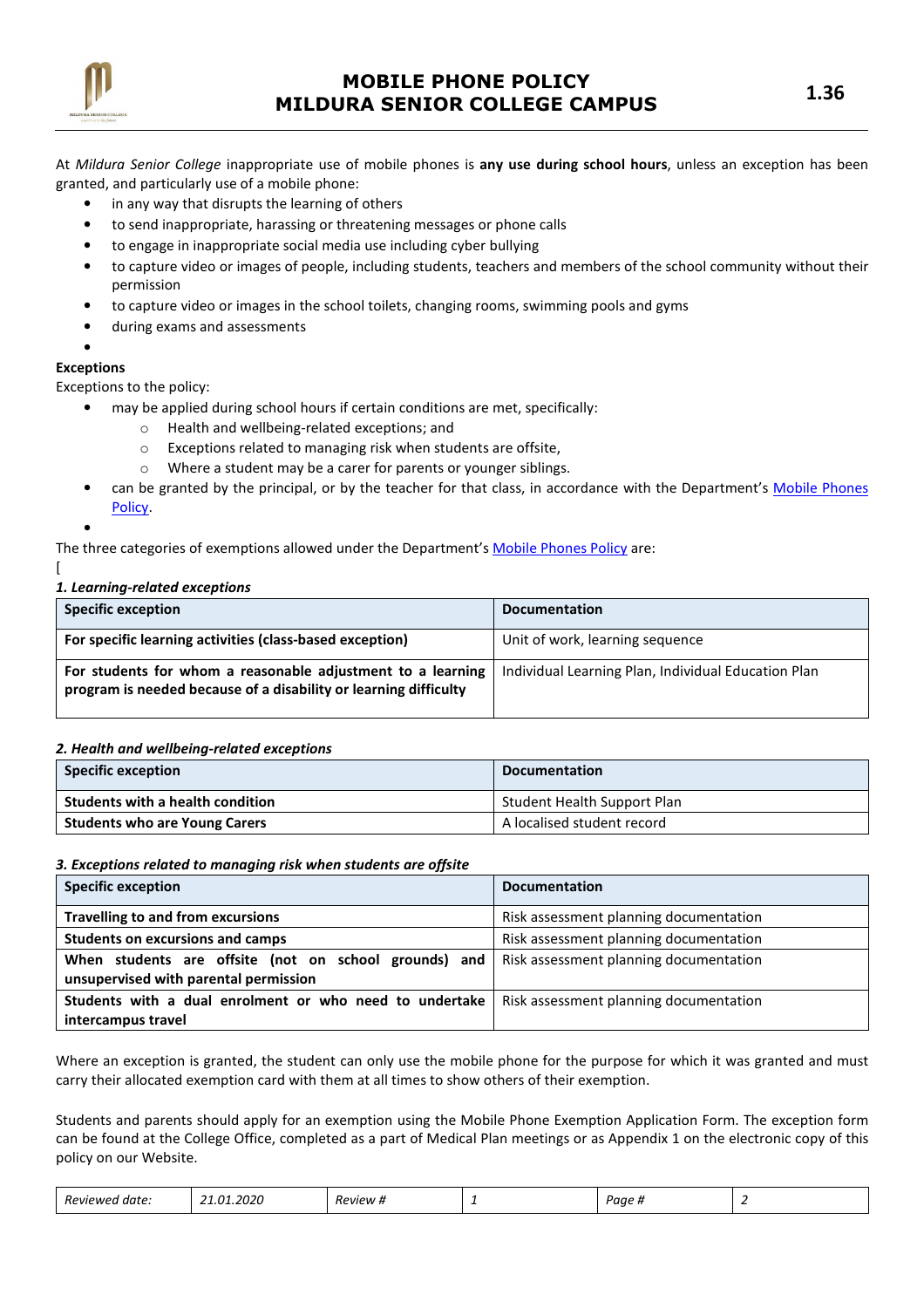

## Camps, excursions and extracurricular activities

Mildura Senior College will provide students and their parents and carers with information about items that can or cannot be brought to camps, excursions, special activities and events, including personal mobile phones.

## Exclusions

This policy does not apply to:

- Homework club
- Out-of-school-hours events
- Travelling to and from school
- Wearable devices
- iPads and all other personal devices
- Students undertaking workplace learning activities, e.g. work experience
- Students who are undertaking VET off site e.g. TAFE

## Related policies and resources

This policy should be read in conjunction with the following school policies:

- 1.19 Student Wellbeing and Engagement Policy
- 1.29 Inclusion & Diversity Policy (Includes Equal Opportunity & Sexual Harassment)
- Mobile Phones Department Policy
- Ban, Search and Seize Harmful Items
- Personal Goods Department policy

## eSafety advice https://www.esafety.gov.au/

iParent - Where you can learn about the digital environment and how to help your child have safe and enjoyable online experiences. https://esafety.gov.au/education-resources/iparent

Reporting Cyberbullying: https://www.esafety.gov.au/complaints-and-reporting/cyberbullying-complaints/cyberbullying-aguide-for-parents

### Student Information

Young and eSafe https://www.esafety.gov.au/youngandesafe

#### The Mere Presence of Your Smartphone Reduces Brain Power, Study Shows

Intro article https://news.utexas.edu/2017/06/26/the-mere-presence-of-your-smartphone-reduces-brain-power Full study https://www.journals.uchicago.edu/doi/abs/10.1086/691462

Key points:

- the mere presence of one's own smartphone may occupy limited-capacity cognitive resources, thereby leaving fewer resources available for other tasks and undercutting cognitive performance
- these cognitive costs are highest for those highest in smartphone dependence
- participants with their phones in another room significantly outperformed those with their phones on the desk, and they also slightly outperformed those participants who had kept their phones in a pocket or bag
- it didn't matter whether a person's smartphone was turned on or off, or whether it was lying face up or face down on a desk - having a smartphone within sight or within easy reach reduces a person's ability to focus and perform tasks because part of their brain is actively working to not pick up or use the phone

| . .<br><i>Reviewer</i><br>I date: | '020<br>רח | 'eview # | - | $\sum$<br>aue #<br> |  |
|-----------------------------------|------------|----------|---|---------------------|--|
|-----------------------------------|------------|----------|---|---------------------|--|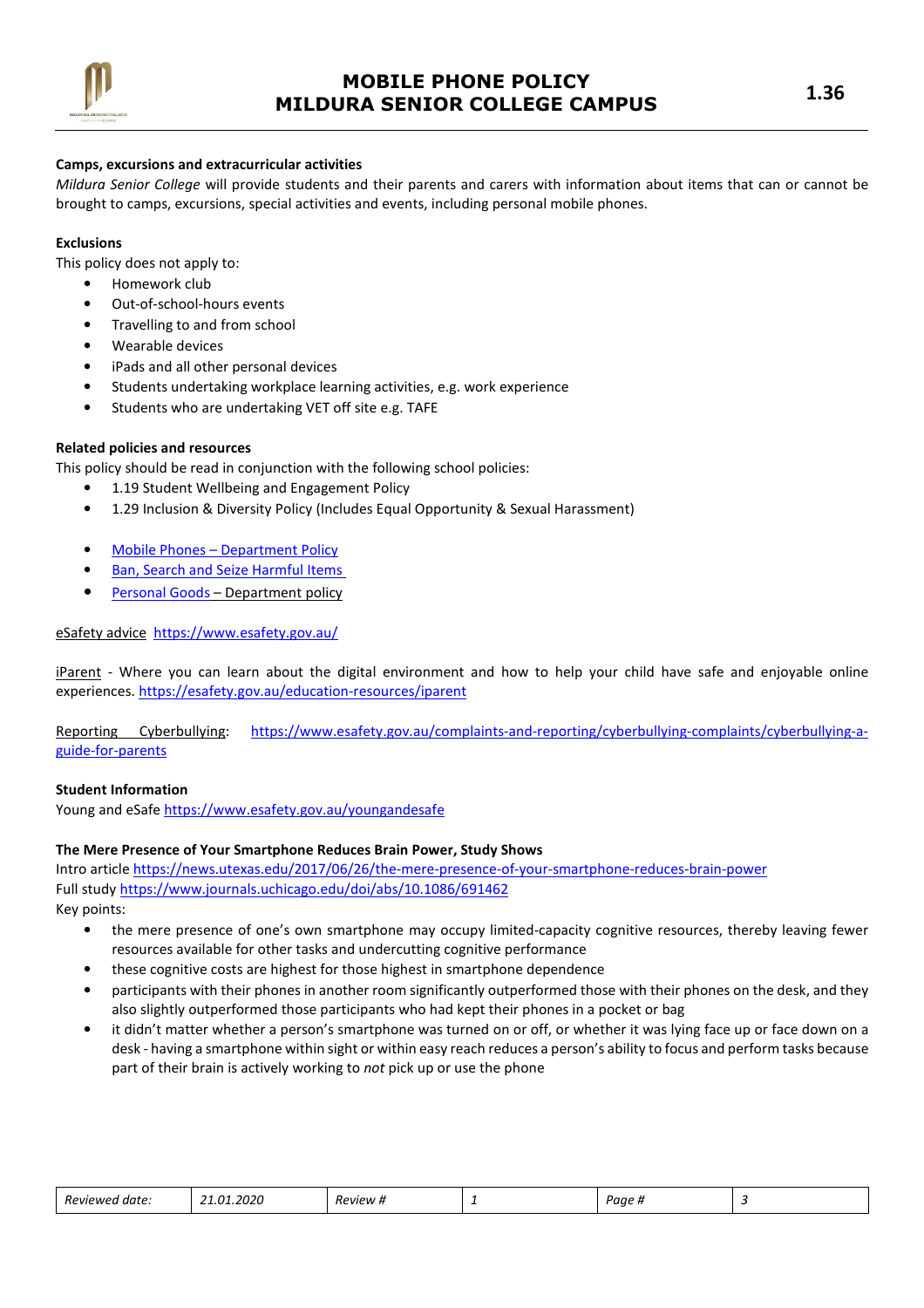

### Psychology and neuroscience blow-up the myth of effective multitasking

Intro article https://www.inc.com/scott-mautz/psychology-and-neuroscience-blow-up-the-myth-of-effective-multitasking.html Key points:

- We sacrifice our power of full presence when we're multitasking, and we do so for a perceived benefit of improved productivity that simply doesn't exist.
- Research also shows that multitasking, i.e. trying to do two cognitive things at the same time, simply can't be done--the mind doesn't work that way.
- Studies have shown that it takes four times longer for the brain to recognize new things (further slowing down task completion) and that we have a much lower retention rate of what we learn while we are multitasking

## Mobile phones in the classroom: A helpful or harmful hindrance?

Intro article https://psychlopaedia.org/learning-and-development/mobile-phones-in-the-classroom-a-helpful-or-harmfulhindrance/

Key points:

- Mobile phones can have a negative impact on learning through distraction and that their removal from the classroom can yield an improvement in student performance, especially for the most vulnerable.
- Students who did not use smartphones while participating in a lecture wrote 62 per cent more information in their notes and were able to recall more information than their phone-using counterparts.
- With problematic phone use now considered a risk behaviour alongside alcohol, tobacco and marijuana use, schools should ensure they are addressing the psychological, social and health issues associated with technology (e.g. a lack of sleep from late night phone use, cyber bullying, sexting).

#### Review and Evaluation

| Ratified by:                         | SOP       | Ratified date: | 16.12.2019 |
|--------------------------------------|-----------|----------------|------------|
| Document Owner:                      | Principal | Reviewed date: | 16.12.2022 |
| S:\Admin\Policy Docs\Policy Register |           | Review Cycle:  | 3 Yearly   |
| <b>Principal Approval:</b>           |           |                |            |

| $\sim$<br>Λ1<br>$\mathbf{a}$<br>date:<br>,,<br>אומ<br>.uz'<br>. | PVIPW | - | יי<br>•ш⊩ |  |  |
|-----------------------------------------------------------------|-------|---|-----------|--|--|
|-----------------------------------------------------------------|-------|---|-----------|--|--|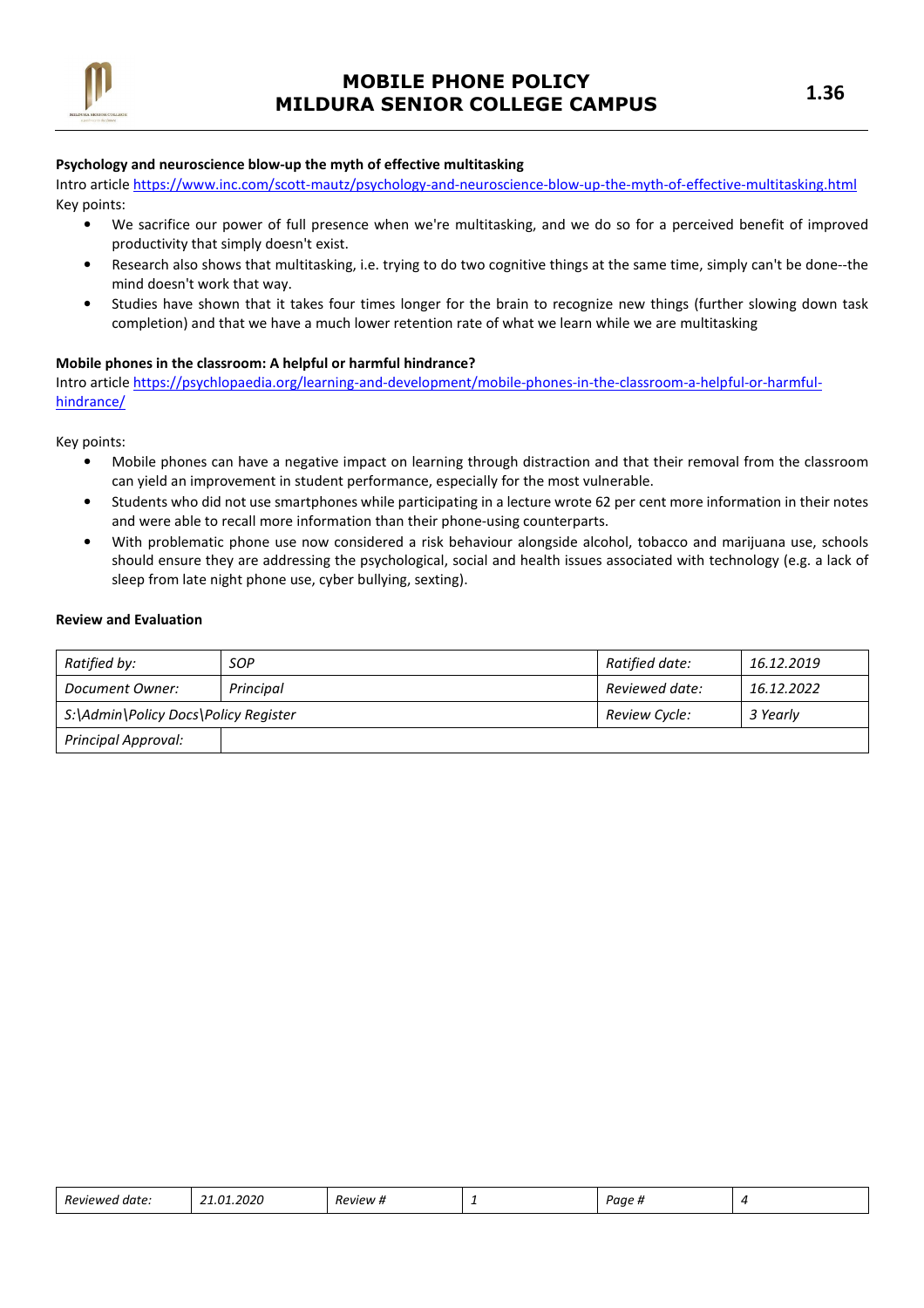

APPENDIX A



# MOBILE PHONE EXEMPTION APPLICATION FORM

Mildura Senior College aims to support the individual needs of all students. The College recognises for some students Mobile Phones can be required for special personal circumstances, personal health and wellbeing needs and that an exemption from the Mobile Phone Policy (no phone access at school) may be required.

To apply for an exemption students must complete the application form below. If successful students will be issued with an exemption card which must be carried with them at all times whilst at school. Student are not permitted to provide this card to another students under any circumstances and they must show this card when needing to use their mobile phone. Student must only use their phone for the exemption provide and must still maintain a silent and out of sight approach.

| <b>Student Details</b>                                                                                                                                                                                                                                                                                    |                                                 |  |                                                                            |              |  |  |
|-----------------------------------------------------------------------------------------------------------------------------------------------------------------------------------------------------------------------------------------------------------------------------------------------------------|-------------------------------------------------|--|----------------------------------------------------------------------------|--------------|--|--|
| <b>Student Name</b>                                                                                                                                                                                                                                                                                       |                                                 |  |                                                                            |              |  |  |
| Pathways                                                                                                                                                                                                                                                                                                  |                                                 |  | Year Level                                                                 |              |  |  |
| Signature                                                                                                                                                                                                                                                                                                 | Date                                            |  |                                                                            |              |  |  |
| <b>Reason for Request</b>                                                                                                                                                                                                                                                                                 |                                                 |  |                                                                            |              |  |  |
| $\Box$ Learning related<br>exemptions                                                                                                                                                                                                                                                                     | $\Box$ Health & wellbeing<br>related exemptions |  | $\Box$ Exceptions related to<br>managing risk when students<br>are offsite | $\Box$ Other |  |  |
| Please provide a brief description as to why<br>this reason requires you to use your mobile<br>phone during school times?                                                                                                                                                                                 |                                                 |  |                                                                            |              |  |  |
| Phone use required: e.g. how do you need<br>to use your phone to support your reason<br>whilst at school?                                                                                                                                                                                                 |                                                 |  |                                                                            |              |  |  |
| $\Box$ I acknowledge that the information stated on this application are true and correct.                                                                                                                                                                                                                |                                                 |  |                                                                            |              |  |  |
| $\Box$ I acknowledge that if my application is successful that I will carry my exemption card at all times whilst at school and show<br>it on request and when I am required to use my mobile phone. If exemption is approved I will not provide my card to any other<br>student under any circumstances. |                                                 |  |                                                                            |              |  |  |
| Parent/Carers Name                                                                                                                                                                                                                                                                                        |                                                 |  |                                                                            |              |  |  |
| Parent Signature                                                                                                                                                                                                                                                                                          |                                                 |  |                                                                            | Date         |  |  |

|  | -<br>Review<br>date.<br><b>MPC</b><br>. | $  -$<br>$\mathcal{L}$<br>$\overline{\phantom{a}}$<br>ω1<br>2 U Z U<br>- - -<br>______ | $\overline{\phantom{a}}$<br>eview<br>10<br>______ | - | Jor.<br>. uar<br>$\bm{\pi}$ |  |
|--|-----------------------------------------|----------------------------------------------------------------------------------------|---------------------------------------------------|---|-----------------------------|--|
|--|-----------------------------------------|----------------------------------------------------------------------------------------|---------------------------------------------------|---|-----------------------------|--|